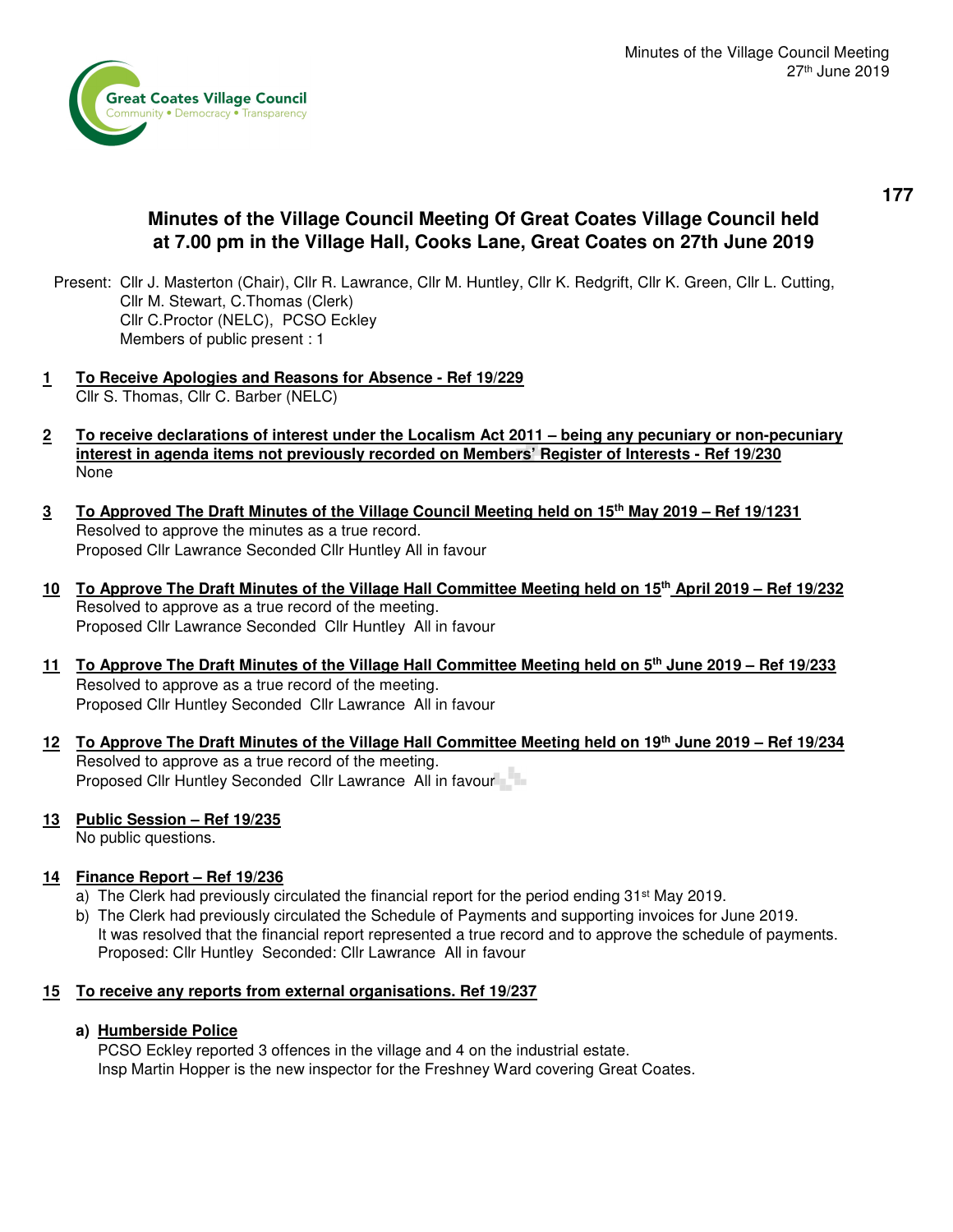

 PCSO Eckley advised that they visit Great Coates normally twice on a shift when walking and 4 to 5 times when in a car. Concerns were raised regarding cyclists and motor cyclists on footpath 49 and a request was made that the issues are taken to the Chief Constable. PCSO Eckley agreed to take the issues to his superiors. CCTV was questioned but this has to be applied for and is based on the number of complaints.To his knowledge few complaints had been received. Councillors explained that residents feel intimidated and aggrieved that no action is being taken and soon somebody will be hurt.

## **b) Reports from Unitary Councillors**

 Cllr Furneaux confirmed that a meeting was to take place shortly regarding he Newbury Avenue garages and was working through the handover report given by the Clerk of matters in progress. Recycling collections were now back on schedule and had been for 3-4 weeks.

## **16 To receive reports from representatives of external organisations – Ref 19/238**

a) Freshney Forward

 Cllr Lawrance confirmed a meeting was taking place with DEFRA which he was supporting. The YMCA had withdrawn funding or the youth club which will now close.

## **17 To receive reports of committee meetings of the Village Council – Ref 19/239**

- a) Reports from Council Committee Meetings Personnel Cllr Huntley requested a meeting to be set up with Council staff for appraisal review.
- b) Reports from Council Committee Meetings Hall Management

The Summer Fayre was to clash with Armed Forces Day but hoped for a good attendance. £300 had been agreed as a budget for the event.

Tickets were now available for the soul/Motown evening in August and encouraged sales.

 Cllr Lawrance proposed the hall to be used for a Vintage Tea Room once a month or fortnight with any profits benefiting the hall.

Proposed Cllr Lowrance Seconded Cllr Huntley All in favour

#### c) Reports from Council Committee Meetings – Great Coates in Bloom

 Cllr Stewart advised that the In Bloom Group was now one year old and now had 17 members. He thanked everybody for the contribution and particular the residents, Dr Thomas and NELC for their kind donations to the group.

A donation of £250 had been received from Dalkia Waste Energy who also donated compost.

 Summer plants were shortly to be re-planted into the planters throughout the village and hanging baskets were now hanging on the island on great Coates Road.

The Nursery school were happy for the wreaths to remain in place.

Proposed that £50 to be allocated for prize giving at the Scarecrow event from Great Coates In Bloom funds. Proposed Cllr Stewart Seconded Cllr Cutting All in favour

#### **20 Parish Matters**

a) **Councillor Casual Vacancy – Ref 19/240**

There continues to be one casual councillor vacancy.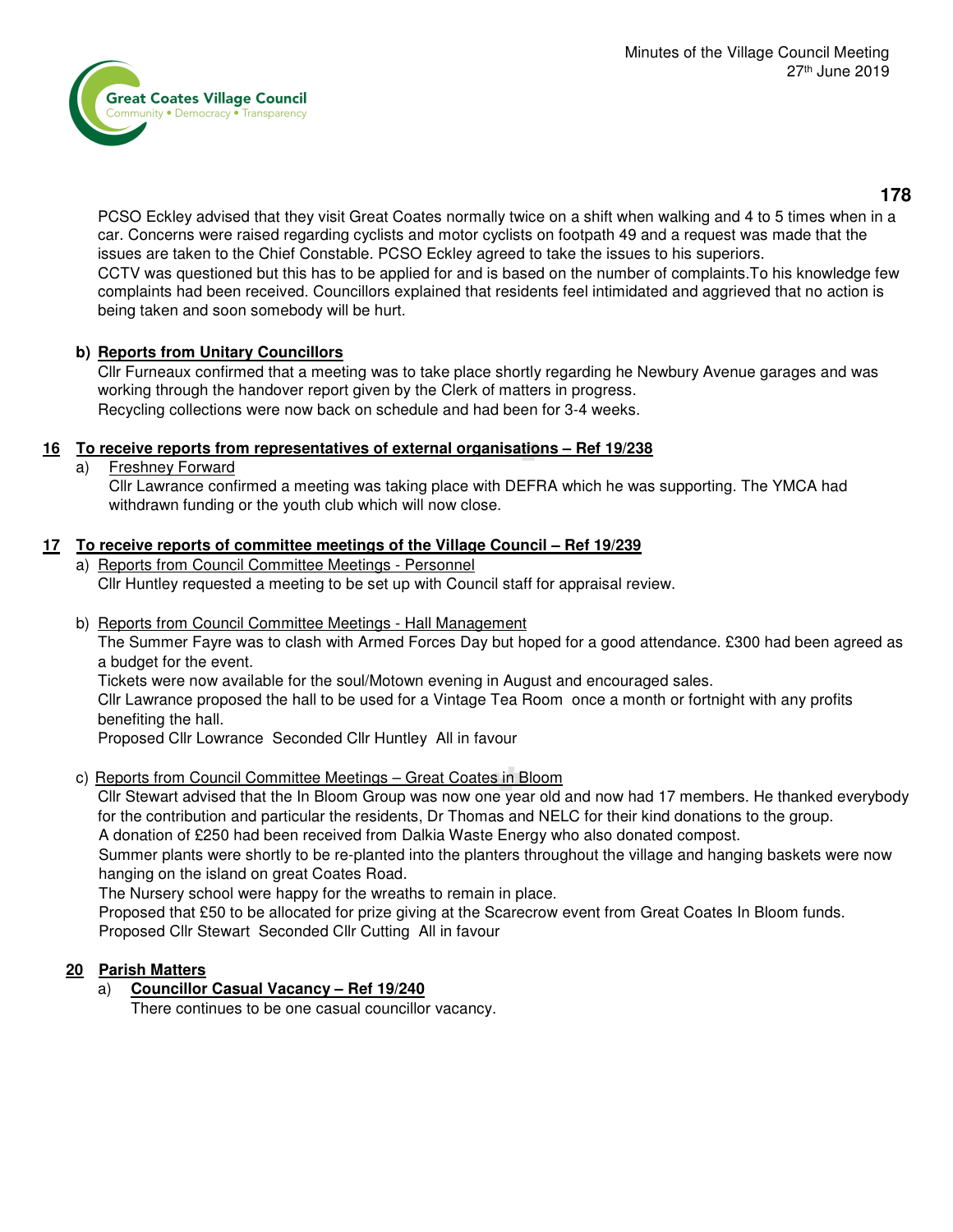

# b) **Village Council Magazine – Ref 19/180**

 The next Village Magazine's was now scheduled to be published in September. Concern was raised regarding print size and this was being addressed. A discussion took place regarding a 'newsletter' being published to support the magazine with Council events and current news. It was proposed to trial this newsletter for two months. Proposed Cllr Cutting Seconded Cllr Lowrance 4 in favour / 3 against – carried.issue.

## c) **Orsted Community Funding – Ref 19/181**

 Various ideas were discussed but concern was raised regarding the validity of any funding request based on the level of reserves. Quotations would be obtained for several suggested ideas and a decision would be taken in July whether to apply for any funding.

## d) **Internal Audit Update – Ref 19/243**

Mr Alan Nesbitt presented the internal audit report and was happy to sign off the Annual Governance & Accountability Return. Minor recommendations would be presented to Councillors in July for action. The Annual Governance Statement was read to Councillors and signed. The Annual Accounting Statements were read to Councillors and signed. It was proposed that the Annual Governance Statement and Accountability Return be submitted. Proposed Cllr Masterton Seconded Cllr Redgrift All in favour

The Clerk confirmed that the public inspection of account dates be from  $1<sup>st</sup>$  July to 9<sup>th</sup> August.

Standing orders were suspended at 2101

#### e) **Review Tracking report – Ref 19/183**

#### **Ref: 19/003 – Christmas Tree On Village Green**

The Clerk would contact Greenbelt to seek permission for the Christmas tree in Dec 2019.

#### **Ref: 19/006 – Site For Allotments**

The Clerk had written to NELC and was awaiting a reply.

#### **Ref: 19/009 – Village Hall Car Park**

Work was due to start on 15<sup>th</sup> July.

 It was proposed to install two additional drainage at a cost of £840, re-site the bins to the rear of the hall at a cost of £560 and Top dress the entrance at a cost of £950.

 It was resolved to approve the additional spend of £2350 for the additional work bringing the total to £18,850.

Proposed Cllr Masterton Seconded Cllr Redgrift All in favour

 There was concern raised that the culvert circumventing the hall grounds was overgrown. The Clerk would make enquiries with NELC and Anglian Water to have this resolved.

#### **Ref: 19/012 – Village Hall Heating & Broadband**

 The Clerk explained that British Gas had made a second visit to vit remote heating controls for the underfloor heating and due to the heating being controlled across three zones the Hive system would not work. Further enquiries would eb made with the underfloor heating manufacturers to find a solution.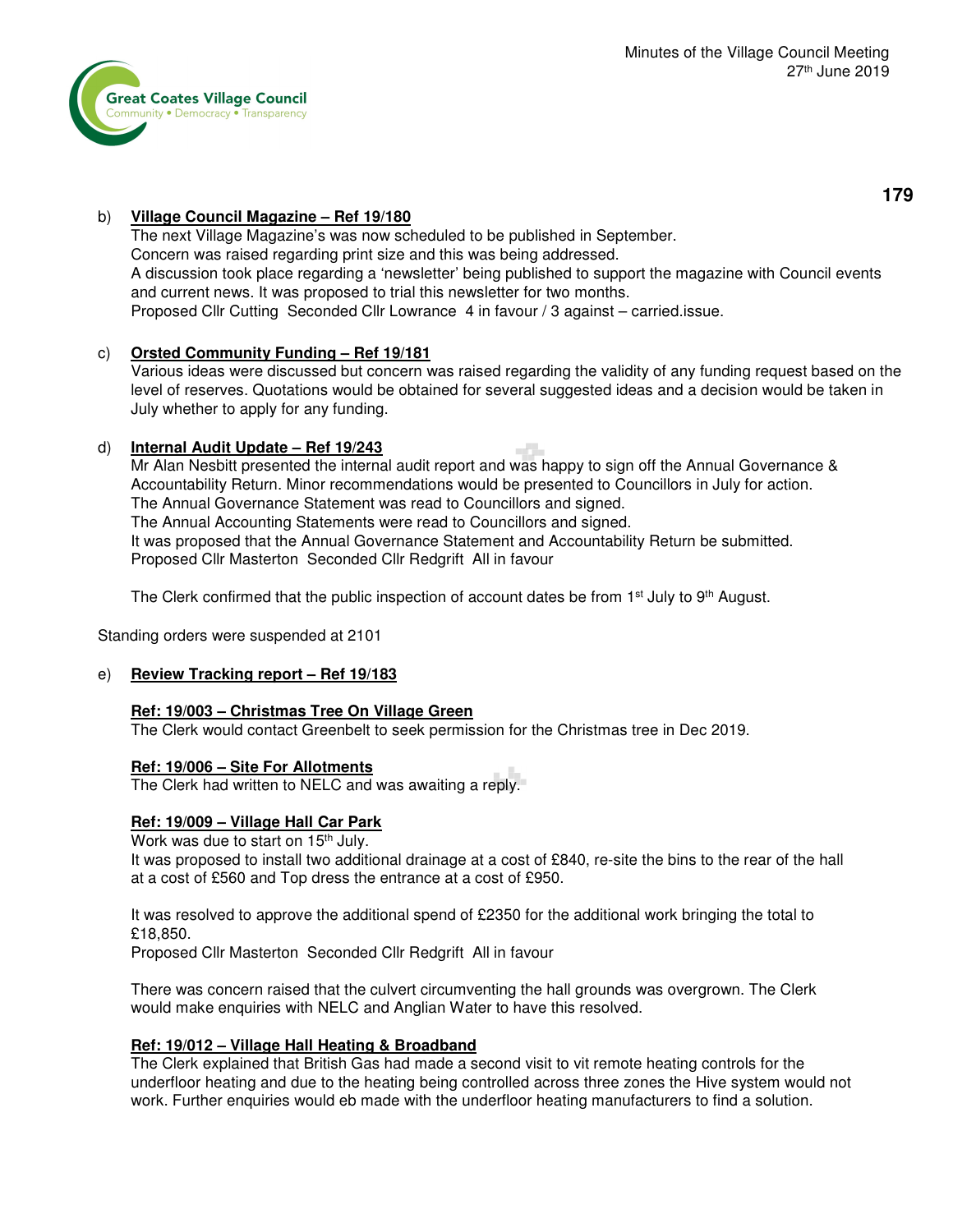

## **Ref: 19/013 – Hall Security (external lighting) and Toilet Hand Driers**

This work was now complete.

 The Clerk had requested further quotes which were received of £685 and £600 both exceeding he original quotation.

#### **Ref: 19/039 – Communicatiosn Policy Review**

A revised policy was circulated to all Councillors prior to the meeting.

 It was resolved to approve this policy subject to an amendment that Councillors personal details were kept private at all times.

Proposed Cllr Huntley Seconded Cllr Masterton All in favour

#### **Ref: 19/039 – Complaints Procedure Review**

 A revised policy was circulated to all Councillors prior to the meeting. Proposed Cllr Masterton Seconded Cllr Redgrift All in favour

#### **Ref: 19/039 – Vexatious Policy Review**

 A revised policy was circulated to all Councillors prior to the meeting. Proposed Cllr Masterton Seconded CllrRedgrift All in favour

#### f) **Neighbourhood Plan For Great Coates - Ref 19/184**

This matter was deferred until July 2019.

#### g) **Website**

Cllr Green confirmed that between Mar and Jun there had been 867 sessions on the website from 242 users with an average eof 2 mins per visitor.

a in

 It was proposed that Cllr Green provided support to the Clerk in website maintenance. Proposed Cllr Masterton Seconded Cllr Redgrift All in favour

#### **h) Footpath 49**

This matter was discussed with the PCSO during his report. It was proposed to send a letter to NELC outlining concerns. Proposed Cllr Lowrance Seconded Cllr Redgrift All in favour

#### **i) Town & Parish Council Liaison Committee**

Cllr Lowrance and Huntley would attend the meeting on 1<sup>st</sup> August.

#### **j) Great Coates Community Group Hall Hire Rate Review**

The group had requested the Council consider a reduction in the hire rate to the community group. No hirers received any reduced or preferential rates. It was proposed that no reduction be given in line with existing policy. Proposed Cllr Masterton Seconded Cllr Stewart 0 in favour / 7 against – not carried